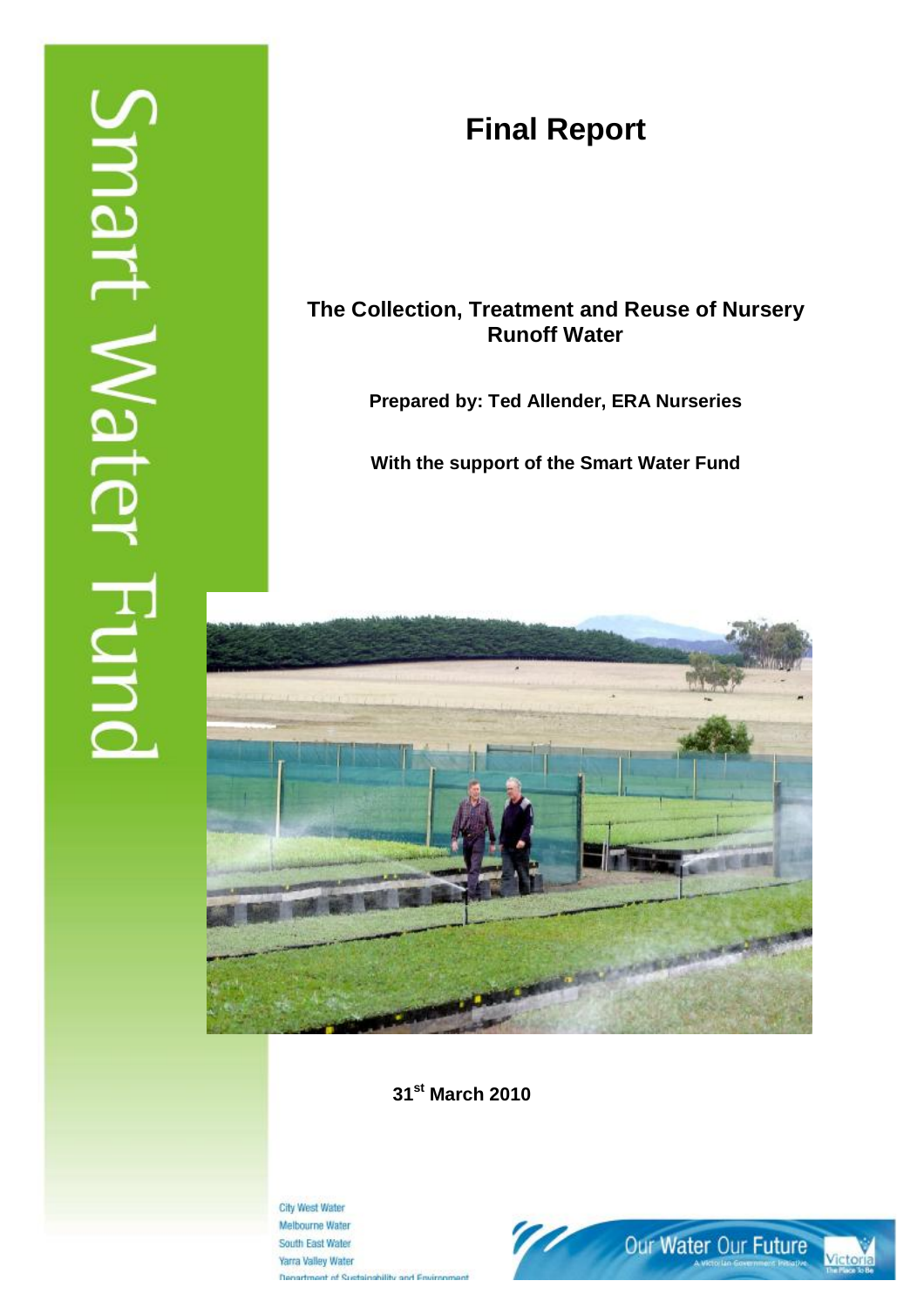# **Executive Summary**

This report provides an evaluation of the history, current status, performance indicators and future directions of the project.

The success of this project is measured by the savings in water consumption achieved by the augmentation to overall supply, the environmental benefits and the level of interest shown by the community.

Although a lot of the evidence of the success of this project is somewhat anecdotal, there is no doubt the project has delivered significant financial savings to the company even over the short period it has been in operation.

The report finds that further detailed scientific study, data collection, analysis and evaluation, far in excess of anything proposed to date, would be a desirable objective for the future. This would make an excellent project for a post-graduate student.

Economic circumstances over the last couple of years have precluded the full allocation of resources in the collection of data as originally proposed. The project has been negatively impacted upon by the fact that of the last four years, three of them have been in severe drought meaning that the project never fully reached its designed operating levels.

The project is saving ERA at least \$20,000 annually in water costs and on the basis alone it has already paid for itself.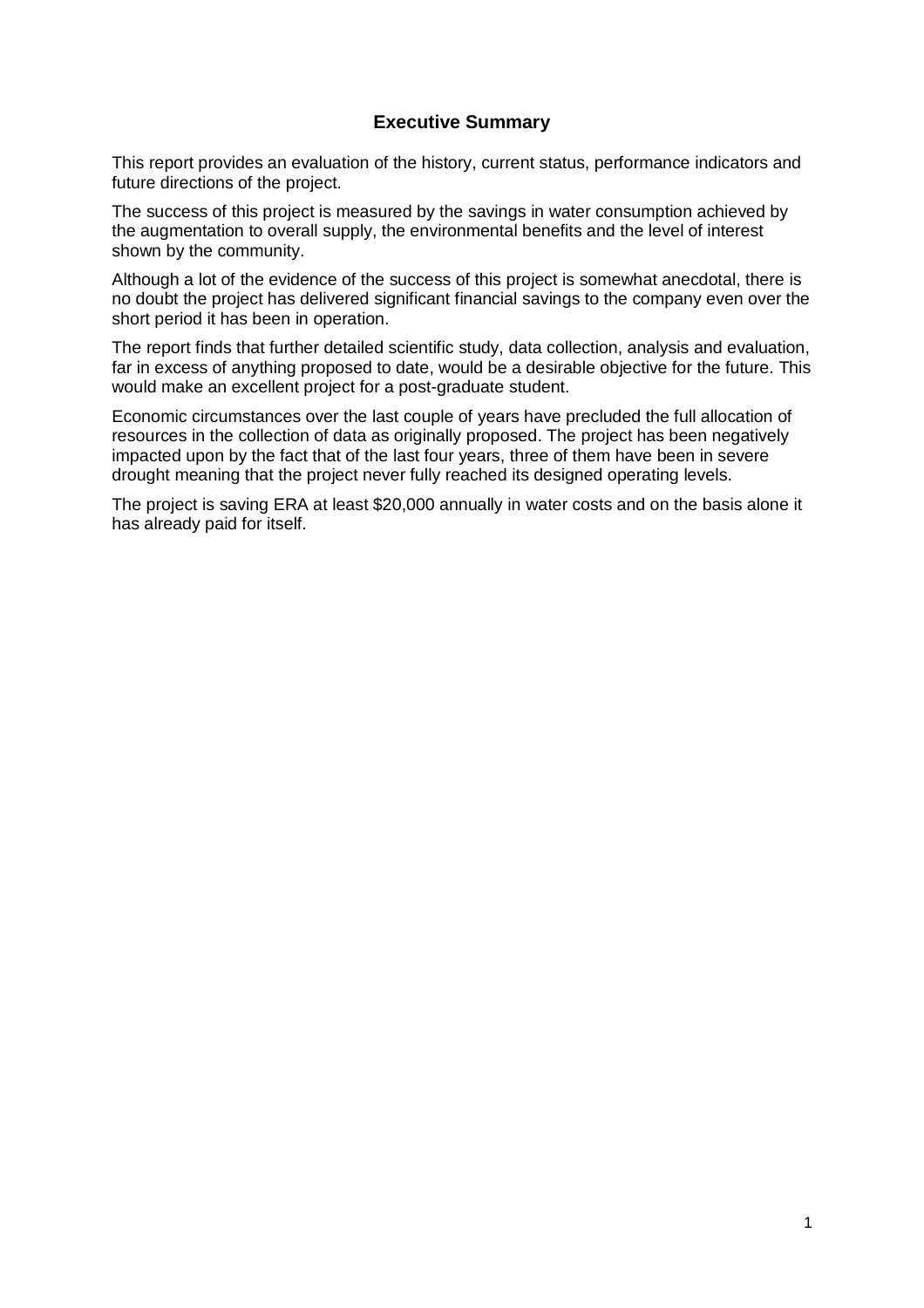# **Table of Contents**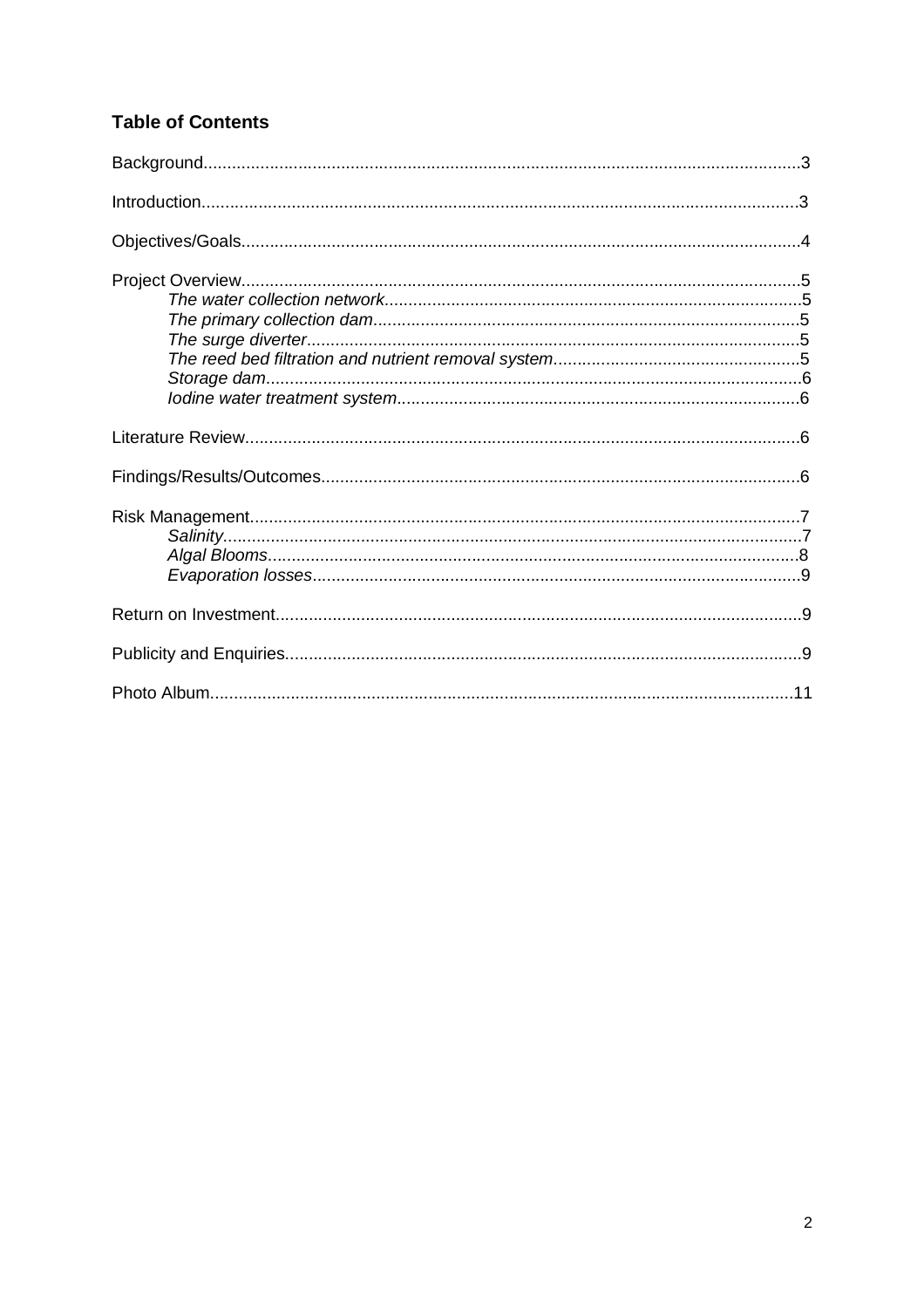# **Background**

ERA Nurseries located its main nursery operation to a 4 ha 'greenfields' site at South Boundary Road, Hamilton in the winter of 2004. Building works commenced in June 2004 and the site works for the nursery proper were commenced in the spring of that year once these areas had dried sufficiently to allow access by earthmoving equipment.

It was always realised that the Hamilton area would one day be subject to drought conditions and that limitations with respect to the use of potable town water for commercial irrigation may become limited or restricted. A water collection, treatment and storage scheme was therefore incorporated into the initial design and budget for the construction of the new nursery facility.

The site lent itself to water run-off collection as it is gently sloping and has an abundance of clay subsoils for the construction of surface water storages. As the nursery areas were formed, an underground network of collection drains were installed.

Most of the major works associated with the scheme were completed by the end of 2005 and prior the uptake of the relationship with the Smart Water Fund.

The prediction of drought was well-founded as the years of 2006, 2007 and 2008 were variously years of below average rainfall and the local water authority did impose severe water restrictions. By 2009, the rainfall reached the long term average meaning that the scheme could not be fully evaluated until then.

ERA Nurseries have had a major commitment to the production of forestry seedlings over the last decade or so. The well publicised failure of Managed Investment Schemes promoted by companies like Timbercorp and Great Southern has impacted heavily on the Nursery. Prior to that there were a couple of lesser known company failures. ERA Nurseries suffered major financial losses arising from these failures.

This has meant that that all non-essential expenditure has been cut or reduced and this has had a negative effect on the provision of resources to undertake monitoring on the project to levels we would have desired.

Despite a downturn in the forestry sector of the business affecting overall production levels, ERA is nevertheless heavily dependent on the water recycling scheme to provide the majority of the overall water requirement.

# **Introduction**

ERA Nurseries operate a large scale seedling production nursery in Hamilton and is one of the largest uses of water in the region.

The company focussed on the issues of water collection and recycling during the design and construction phases. The project incorporated an elaborate system of sub-surface drains to collect irrigation run-off and rainfall. The system includes a series of treatment and storage structures and incorporates a biological reed-bed slow filtration nutrient removal phase together with post-storage Iodine treatment prior to reuse. The innovations mainly lie in the various components of the overall system and the manner in which they interact to provide very high-quality recycled water resource.

The overall system includes the following components (in sequence);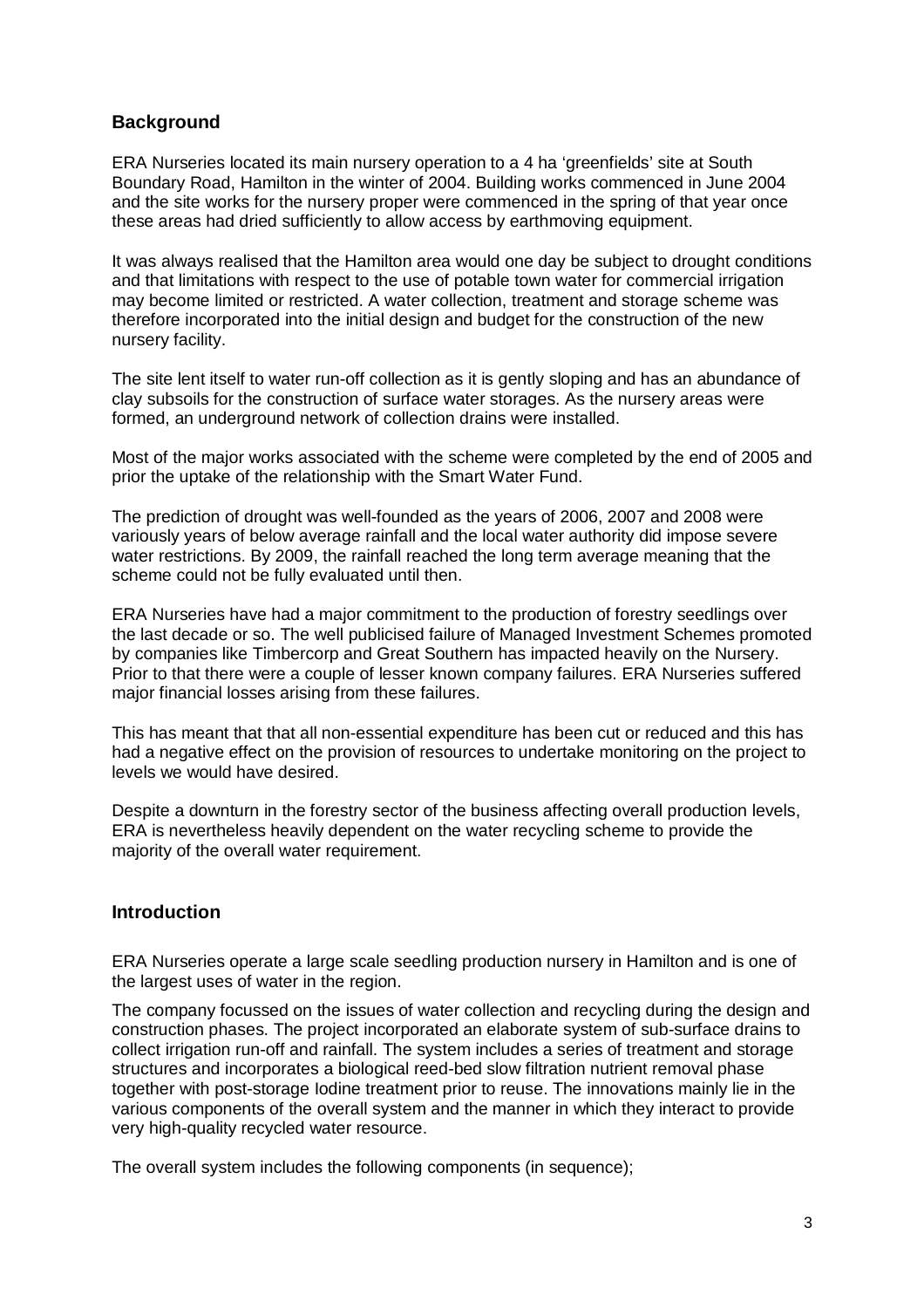- *Collection and sub surface drain network*
- *Surge diversion*
- *Primary storage (1ML)*
- *Reed bed biological nutrient removal*
- *Secondary storage (5ML)*
- *Automated pumping system*
- *Header storage (45KL)*
- *Iodine treatment plant (automated)*
- *Reuse for irrigation (4 litres/sec)*

# **Objectives/Goals**

Over the years a number of water recycling issues in and around Hamilton have been canvassed. The most prominent of these was the recycling and reticulation of treated municipal effluent and industrial wastewater. Studies were undertaken but we believe that the studies proved to be negative. It was therefore considered not to be feasible in either economic terms or water quality criteria.

Even with these external initiatives, the principle objective has always been to collect and recycle as much water as possible from the site that ERA occupies. This is to ensure that the minimum quantity of reticulated water is used and also to stay within the limits allowed under the private water agreement we have with the supplier, Wannon Water.

ERA believes in an ethical sense that treated and filtered drinking quality water should not be routinely used for irrigation and we have therefore invested heavily to pursue the outcome inherent in the water recycling system.

Although there are significant financial savings involved by using mains water the real driver is that fact we could not continue in business without having it given that our allocation of mains water is limited by contract to 4.8 Ml.

The consumption of water over the full year of 2008/09 was estimated at approximately 15 Ml of which well over two thirds was supplied from our recycling system. (This total water use figure was down from 18Ml in 2005-06 due to reduced activity.)

Our goal is to further reduce the dependence on mains water however this goal will be almost entirely dependent on prevailing weather conditions and receiving long term average rainfall or greater.

Overall this project aims to;

- 1. Significantly off-set the use of main water supplies. The degree of augmentation will largely depend on prevailing weather conditions in particular rainfall.
- 2. Greatly improve the quality of recycled irrigation water and rainfall run-off water using biological reed-bed filtration and nutrient removal systems and automated iodine water sanitation.
- 3. Collect water samples at regular intervals and measure critical chemical and physical water quality parameters to determine the efficacy of the process over time
- 4. Prepare information packages including collated data sets and associated descriptive information and make this available to interested parties through a variety of means including a dedicated section of the ERA website.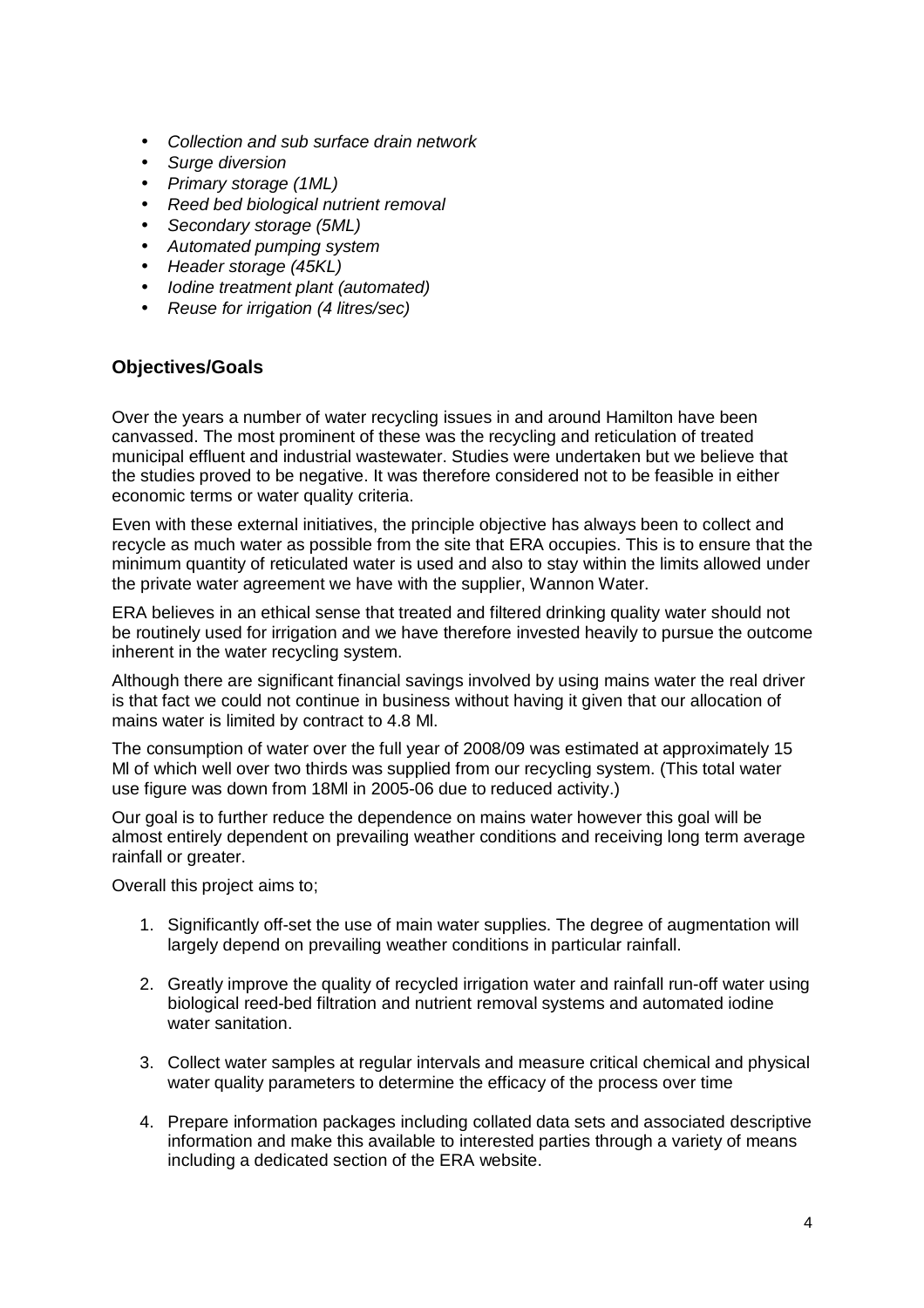# **Project Overview**

The water recycling project consists of a number of identifiable components as described below;

#### The water collection network

There are some 2 km of cut-off drains and associated pipework running through the entire nursery property. All rainfall and irrigation runoff is collected and channelled to the primary collection dam. Earth bunding has been constructed to channel water to the primary dam in the event of an extreme rainfall event and in circumstances where the subsurface drainage system is unable to cope with stormwater volumes.

In addition to the ground works, all rainfall collected from rooves and hard paved areas is diverted to the system. More recently, water falling on adjacent roadways and public areas has been diverted to the system via some new pipework that has been installed under South Boundary Road near the main entrance to the nursery

The cut off drains consist of 900mm slotted PVC pipe located in a 300mm x300mm trench filled with 20mm screenings.

#### The primary collection dam

All water from all sources enters this dam in the first instance. The principle purpose of this 1 Ml structure is to act as temporary storage for incoming water and to allow any particulate matter and gross solids to percolate out. Any algal blooms that may occur due to the high nutrient load will be confined to this area and treated accordingly. Also, by keeping the level down it has been possible to have this structure act as a buffer in the event of a large inflow in a short space of time.

#### The surge diverter

This surge diverter was constructed in late 2006. It is a concrete structure located near the inflow point on the primary collection dam. Its purpose is to divert stormwater inflows through a large diameter pipe in the event of the system being subject to inflows in excess of the capabilities of the overall system.

In the early days we experienced a couple of severe rain events which came close to destroying the earth banks surrounding the reed bed.

Since the surge diverter has been installed, no such threats have arisen.

#### The reed bed filtration and nutrient removal system

This structure is located between the primary collection dam and the storage dam. Before any collected water can enter the storage dam it must pass through the reed bed system.

This clay lined structure is approximately 34m x 11m in area and is filled with fine 7mm gravel to a depth of 500mm.The filtration media is comprised of 65% gravel and 45% water when inundated. Around 84 kl of water is in the treatment zone at any one time and whilst in residence the reeds actively take up nutrients and other pollutants from the water.

An elaborate array of pipework means that all water entering the system is uniformly distributed. Similarly, water leaving the system to storage is also evenly distributed. Water levels in the reed bed can be easily adjusted to allow for maintenance.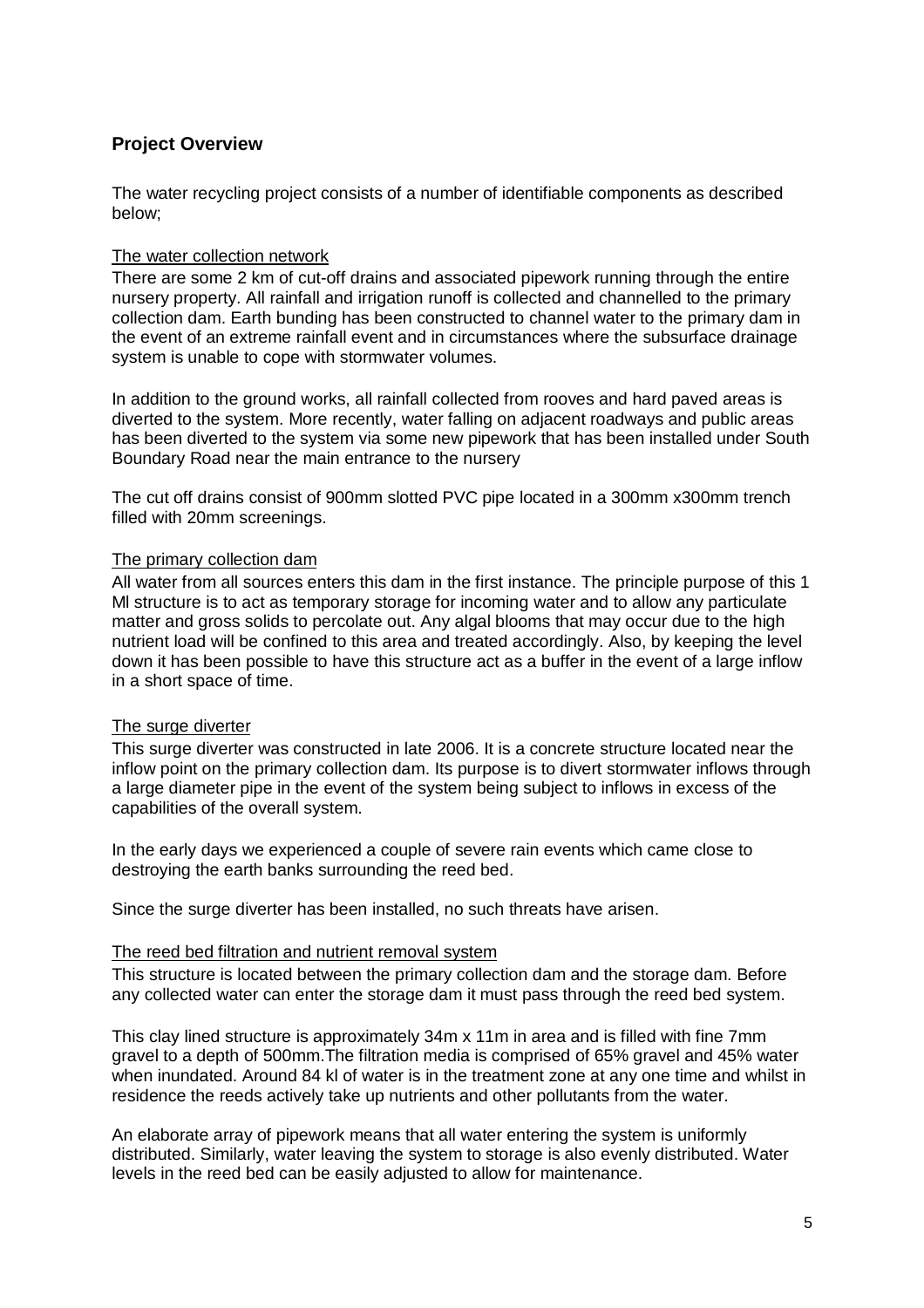The filtration system was planted with common reed in 2008 and over the last 2 years it has become well established.

Natural flows through the system in summer are reduced due to low rainfall compared to the other seasons of the year. In this instance water is regularly pumped from the primary collection dam into the reed bed using a transfer pump with a capacity of 1.8 cubic metres a minute.

#### Storage dam

The storage dam is a large structure originally of approximately 5 Ml capacity. It was extended in April 2007 to approximately 6 Ml.

Because of favourable sub soils, the dam has been excavated to significant depth so that overall surface area to water storage volume is relatively small thus minimising losses through evaporation.

The routine use of anti evaporation film has further reduced losses through evaporation.

#### Iodine water treatment system

An iodine water treatment system has been installed as a final treatment process.

#### **Literature Review**

At the time this project was being planned and designed there was not a lot of literature around that was specific to the specific application. There had been some initial work undertaken by the University of NSW and published in an abbreviated form by the Nursery and Garden Industry Australia and titled 'Designing a nursery reed bed'

A copy of the working papers was obtained from the Nursery Industry Association and from then on the principles were adapted to this specific application.

The calculations to determine the sizing of the project were all undertaken in-house and included monthly rainfall data, evaporation, estimates of inflow, estimates of water usage etc. These calculations were used to develop a model which has proven in 2009/10 to be quite accurate.

#### **Findings/Results/Outcomes**

The scheme has been operational for 4 full years to date. Of those, the first 3 years were variously drought affected. Only 2009 was near to average rainfall with most rain falling during the autumn, winter and spring periods.

Unlike each of the preceding three years, 2009 did not receive a major summer tropical rainfall event which tends to skew the data and in effect exacerbate actual drought conditions.

The capability and capacity of the project could not be fully assessed until 2009/10 and this was the first time the system had filled to capacity at the end of winter.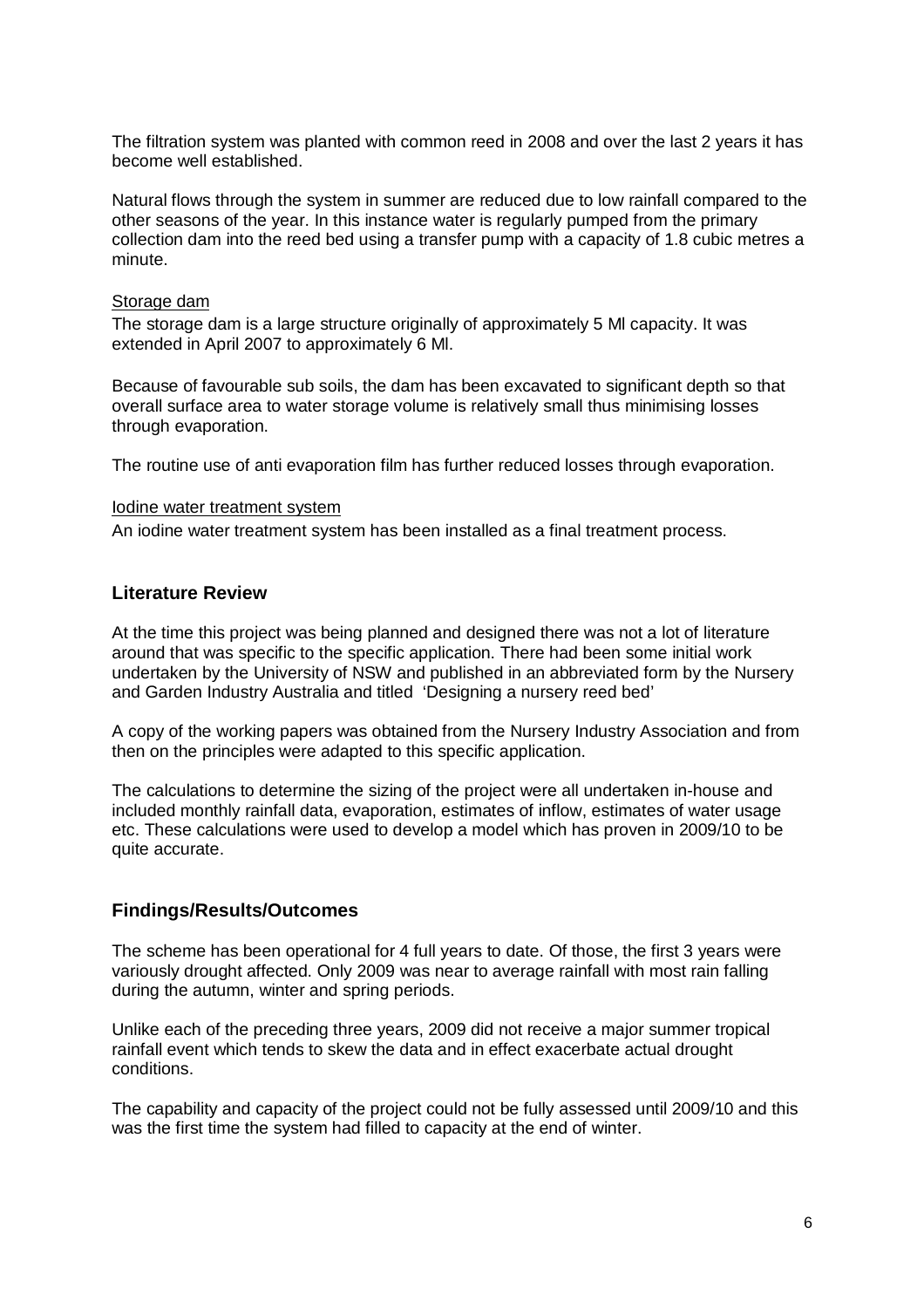Therefore the level of augmentation provided over the irrigation season of October 2009 until late March 2010 will be a fair indication of what can be expected in an 'average' rainfall scenario.

During the drought years of 2006 – 2008 (incl) the nursery had to use its full 4.8 Ml mains water allocation to get through the year. Admittedly, the overall nursery crop in 2006/7 and 2007/8 was larger than both 2008/9 and 2009/10 and this would have had an effect and the searing summer conditions of 2008/9 would also have resulted in higher water consumption rates.

By contrast, it appears at this stage that in 2009/10 we will probably use around 1 Ml of mains water meaning that well over 90% of water used in the nursery was supplied by the recycling system.

Water consumption from the mains is metered and therefore exact usage data is readily available.

The water provided by the recycling scheme is based on estimates. Whilst it would be simple to fit a water meter to the off take piping, we have been unable to locate a suitable and affordable metering device. This is despite extensive enquiries to plumbing firms, water authorities and suppliers.

A significant observation is that almost all of the inflow into the system comes from rainfall and very little from irrigation run-off. The nursery is only irrigated in the warmer months of the year and even then irrigation loading rates are kept to a minimum to avoid unnecessary wastage. Losses to evaporation and evapotranspiration keep the lactates that reach the primary dam to a minimum.

#### **Risk Management**

#### **Salinity**

The system water recycling and storage system is essentially a closed system. Over the last 4 years there has only been one brief period in late winter 2009 where the storage dam overflowed for any length of time thus flushing the system (albeit in a relatively minor way).

There has not been an increase in salinity over the full period the project has been operational yet it would be logical to expect that salinity levels would increase over a period of time in a closed system.

Random salinity sampling and measurement of the storage dam over the last 4 year period has consistently yielded EC values between 0.4 and 0.5 (dS/m). By comparison, mains (potable) water measured between 0.4 and 0.7 during the same period.

| Table 1. Suggested criteria for irrigation water use based upon conductivity. |                                |  |
|-------------------------------------------------------------------------------|--------------------------------|--|
| <b>Classes of water</b>                                                       | <b>Electrical Conductivity</b> |  |
|                                                                               | $(dS/m)^*$                     |  |
| Class 1, Excellent                                                            | $\leq 0.25$                    |  |
| Class 2, Good                                                                 | $ 0.25 - 0.75 $                |  |
| Class 3, Permissible                                                          | $ 0.76 - 2.00 $                |  |
| Class 4, Doubtful                                                             | $ 2.01 - 3.00 $                |  |
| Class 5, Unsuitable                                                           | ≥3.00                          |  |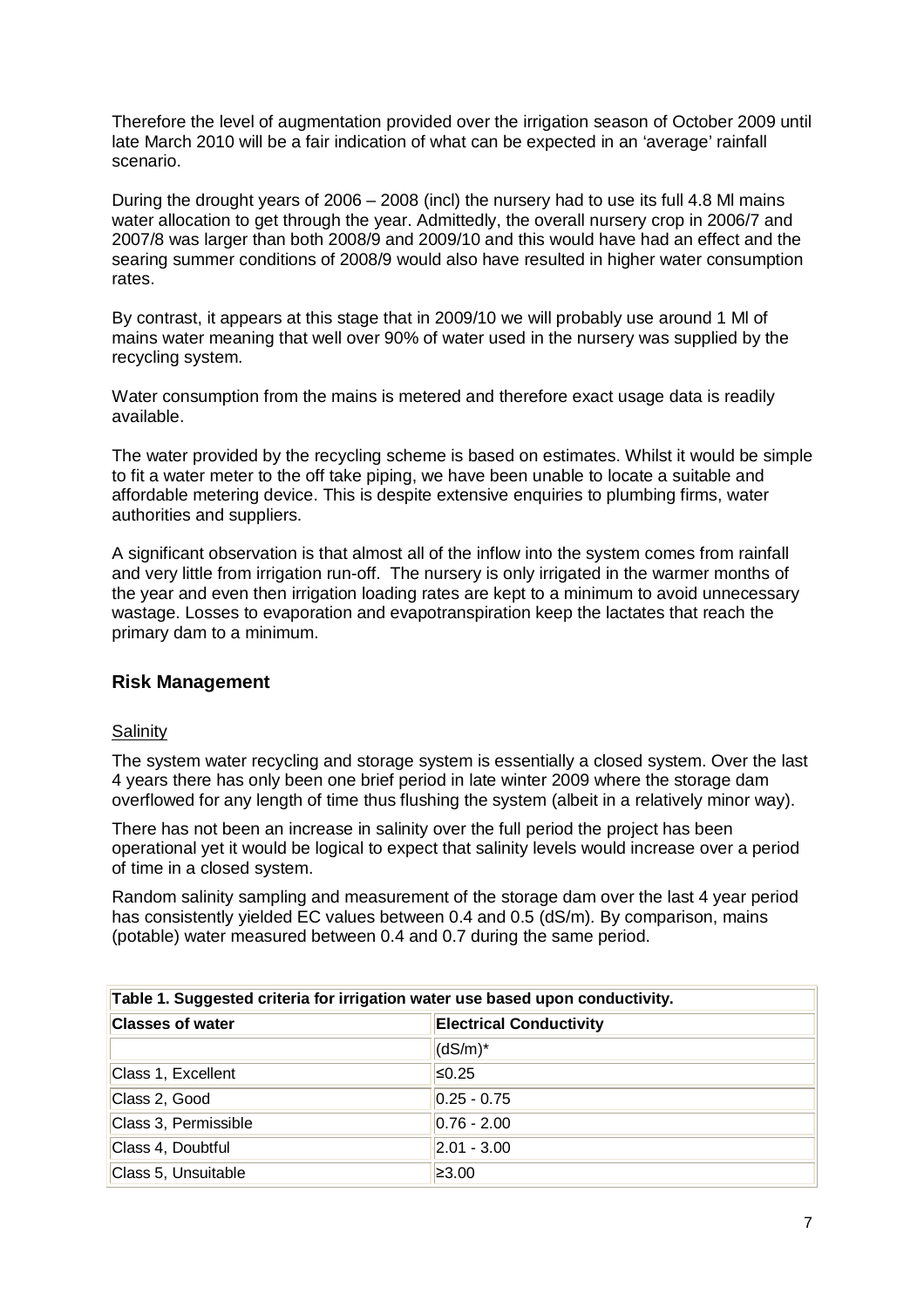Salinity levels are very low as can be seen by comparing salinity values to the above commonly cited table. Salinity is the main water quality parameter that could potentially pose a risk. It is not known why the body of water held in the storage dam is not increasing in salinity over time.

The nutrients applied through fertigation are in a soluble form and are therefore quite mobile. The main nutrient applied is N with lesser amounts of K & P. Nitrogen is applied in the form of calcium nitrate so therefore any of the residues would be mainly in the form of calcium salts which are relatively innocuous compared to say sodium salts. Even if conductivity levels were higher it may well be that any deleterious effects may not eventuate arising from the use of calcium nitrate. It may well be argued that calcium is essential for healthy plant growth and therefore its application is beneficial.

Special care is taken to avoid spillages of any sort anywhere on the property in order to protect the integrity of the recycled water resource.

In addition, ERA maintains a minimal chemical spraying regime. The use of fungicides for instance, is generally avoided altogether in favour of pre-emptive disinfection treatments.

Herbicide is limited to a couple of products and the use of persistent pre-emergent chemicals herbicides is not permitted. The use of insecticide is only undertaken rarely and only when absolutely necessary and even then only in a minimal way.

#### Algal Blooms

Fertiliser is applied through the sprinklers (fertigation) during the warmer months of the year when the nursery crop is actively growing. A portion of this is leached out from the plant root ball and eventually ends up in the primary dam.

As this leachate is highly concentrated with the major nutrients including phosphorous, it is not surprising that algal blooms occur. This is accentuated in summer with warm water temperatures and consistently high levels of sunlight.

These blooms occur each summer in the primary part of the system resulting in rapidly growing blooms which can quickly block pipes and create serious operational difficulties.

We have been routinely treating these outbreaks in the very early stages with recommended rates of chelated copper (Cupricide). These treatments are highly effective producing rapid results.

Water authorities use this product in the major reservoirs where algae may threaten municipal water storages. Chelated copper remains suspended in the water column and instantly kills algae on contact. Because the dosing levels are so low there is no discernable downstream phtyotoxic affect arising from copper toxicity.

It is noted that there has been no algae observed at any time in the main storage dam thus providing evidence that the reed bed has been effective in removing the nutrients that are essential for the formation of algal blooms.

The development of dense terrestrial plantings is intended to provide a windbreak to reduce air flow across the water surface to reduce evaporation losses. It would appear that that strategy is already quite effective.

The shelter that these plantings provide has attracted large numbers of birds. Flocks of corellas often visit the site and there are also large numbers of water birds such as ducks, cormorants, swans and other animals that have taken up residence. Whilst this is pleasing to see the downside is that the large numbers of birds will produce large amounts of excreta which will in time be the source of unwanted algal growth.

A large flock of corellas were encouraged to move on 18 months ago following the erection of a swaying 6 metre high PVC pipe with a plastic eagle mounted on the top.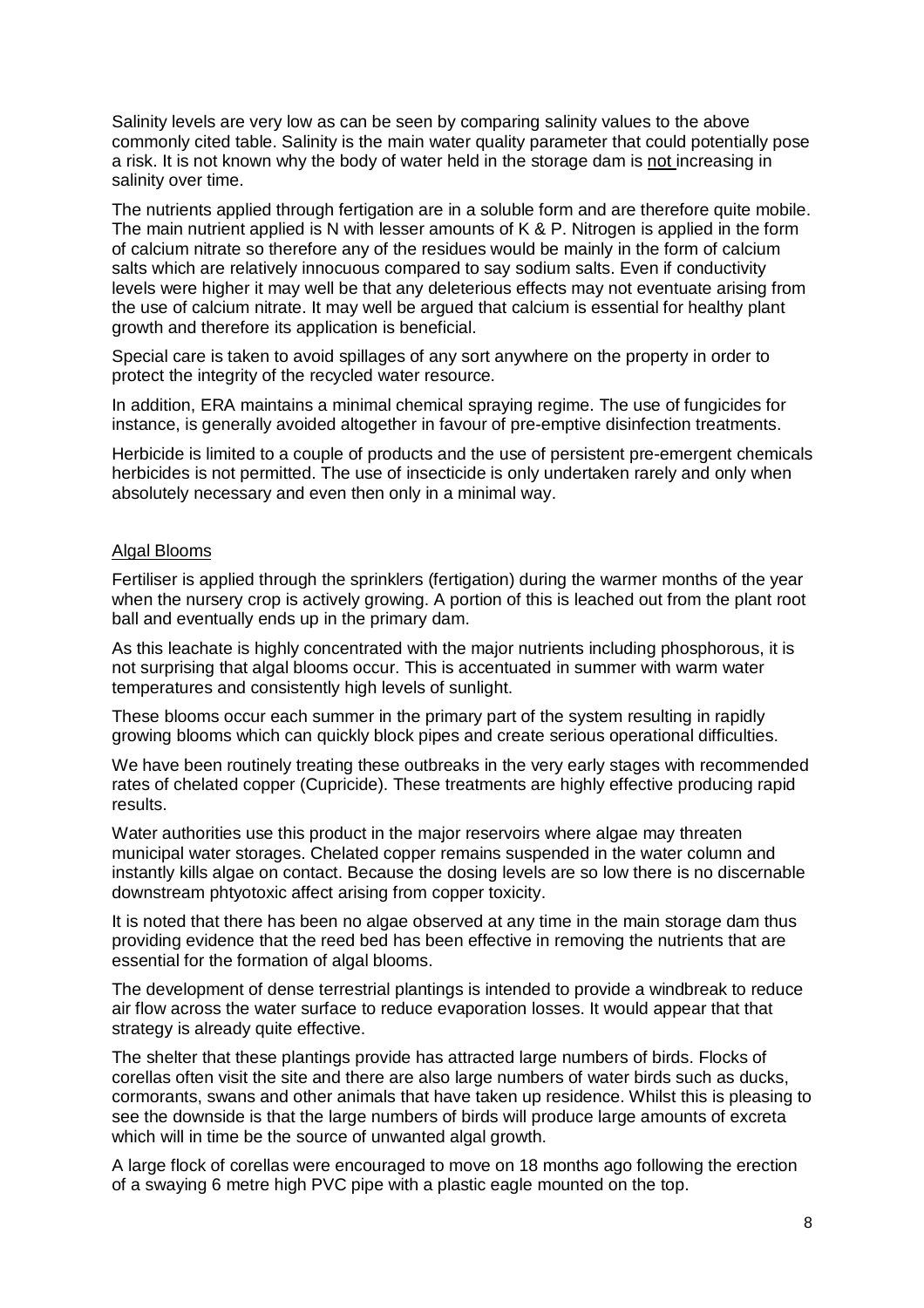#### Evaporation losses

The surface evaporation losses can amount to the equivalent of around 1800mm of water from storages each year. Apart from the huge loss of water, evaporation can of course increase the concentration of salts.

There have been multiple strategies developed to reduce evaporation. The first of these is the extensive windbreak planting referred to earlier. These comprise local species and are densely planted and will be effective in reducing erosion of earth banks. Growth development has been relatively slow given that these clay lined banks have been heavily compacted during there construction.

The second strategy looked at involved covering the storages with an impermeable membrane however this was deemed not to be a realistic option given the cost and the wide fluctuation in water levels.

We use an anti-evaporation film (Aquatain) which the manufacturers claim can reduce evaporation losses by >70%. We apply this weekly in very hot weather otherwise every 2 weeks and not at all in winter. It is a very fine polymer which spreads across the surface rapidly providing a very thin (a molecule or two) film which largely prevents contact between air and water thus reducing evaporation losses.

# **Return on Investment**

There is no doubt that the investment in the water recycling scheme has been essential for the continuation of the ERA nursery business. In fact without it, it could be argued that ERA may not have been able to continue at the levels required particularly during the drought years where strict water restrictions were applied. No extra water allocations were available during much of that period.

ERA estimates that the cost of the system was \$77,000 excluding the cost of the Iodine treatment plant and pre-irrigation storage tanks.

ERA purchased a water allocation from Glenelg Water (Now Wannon Water) in 2004. The allocation was for 4.8 Ml per year and with a one-off cost of \$45,000 which included what was described as a 'development charge'. Had the entire water requirement been purchased at the time it would have cost ERA (by extrapolation) \$168,750 or more than twice the capital cost of the water recycling scheme.

Water was charged for at the rate of \$0.91c/kl in 2005. The current price (2010) for water is \$1.92c/kl. The current annual savings on water consumption is therefore at least \$19,200 (10 Ml) but more likely to be around \$30,000 (15 Ml).

Wannon Water is commissioning major capital works in mid 2010. The centrepiece of these works is the Rocklands – Hamilton pipeline. Wannon Water has stated that the cost of these capital works will be reflected in water prices in the future and these costs will be in addition to CPI increases.

These predictions further vindicate the decision to develop the water recycling project.

# **Publicity and Enquiries**

The project has received considerable publicity in the local print media over the last 5 years and copies of the articles have been forwarded to Smartwater as they appeared.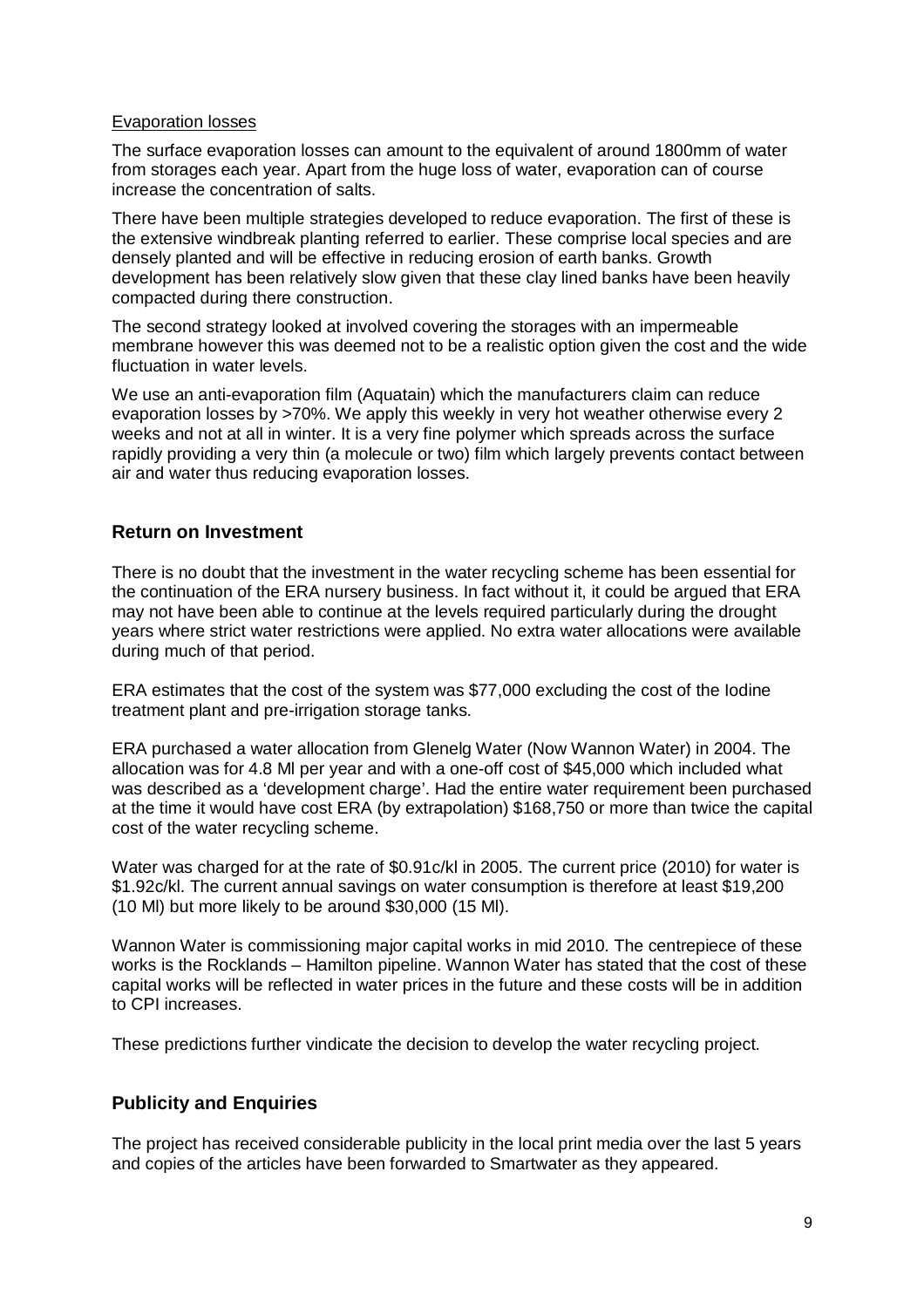ERA maintains information on the projection its web site and will continue to do so. It is intended to post an edited version of this final report on the web site subject to the approval of Smartwater.

There have been many individuals and groups visit the nursery over the last 5 years and inspect the project including;

- School groups (.e.g. Monivae College)
- Conference delegates attending conferences and seminars in the Hamilton area (e.g. Rural Women's Association)
- Community groups (e.g. the Hamilton Vintage Car Club)
- Service clubs (e.g. Hamilton North Rotary)
- Rural Show Organisers (e.g. Hamilton Sheepvention)
- Professional Organisations (e.g. Nursery Industry Association of Victoria)
- Media (e.g. Hamilton Spectator. ABC television)
- Nursery Industry (e.g. Nurseries from throughout Victoria and interstate)
- Industry other (e.g. Hamilton Turf)

In addition there have been many phone enquiries arising from interested parties accessing the web site.

ERA will continue to maintain and 'open door' policy for anyone interested in inspecting the project and will provide information and advice when and where it is appropriate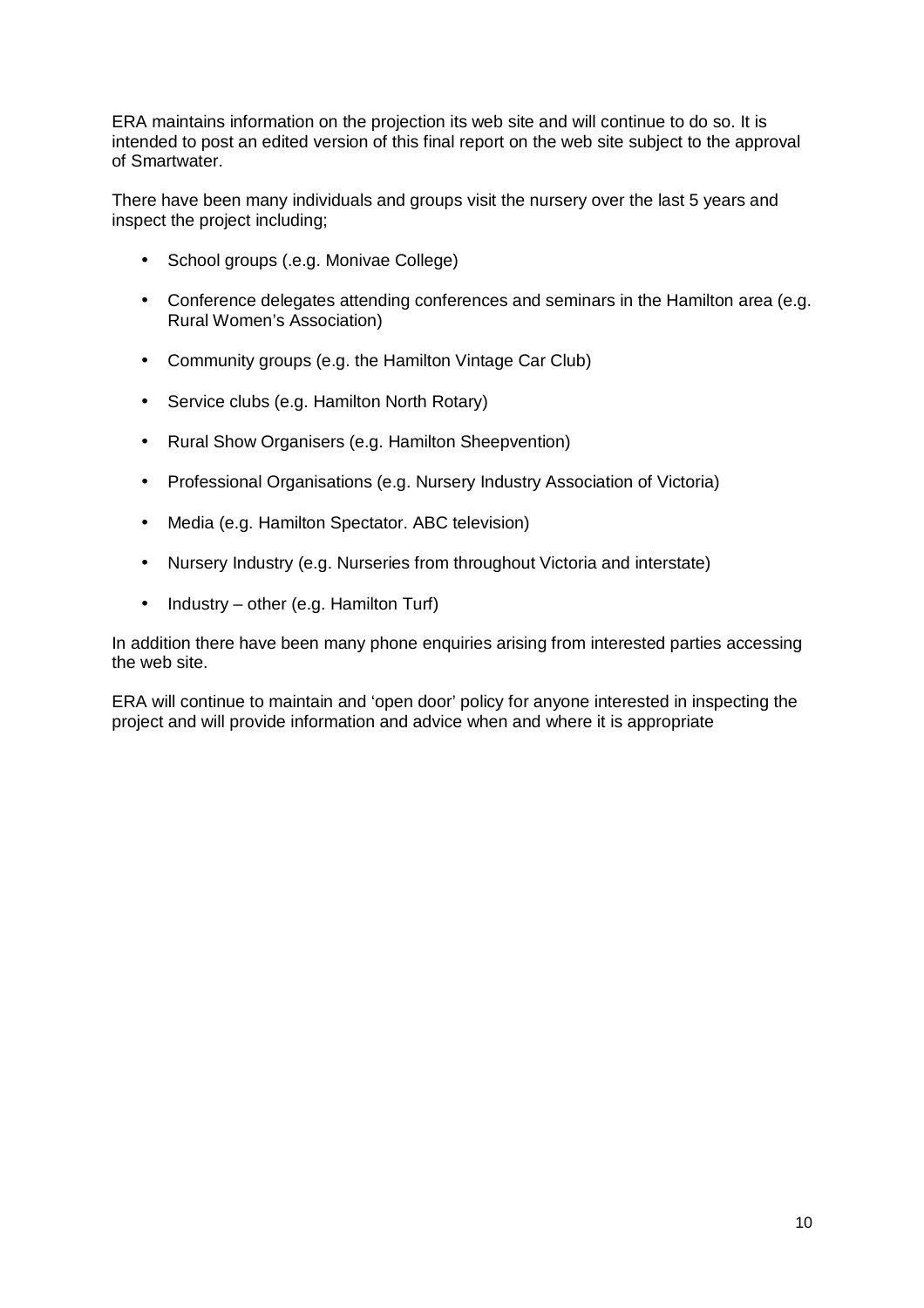# **Photo Album**



November 2004. *Excavation of the storage structure was a major task requiring large amounts of material being carted from the site.* 



November 2004. *Due to site constraints the storages have been constructed to be as deep as possible with the minimum surface area. There was abundant clay on site to line the structure.*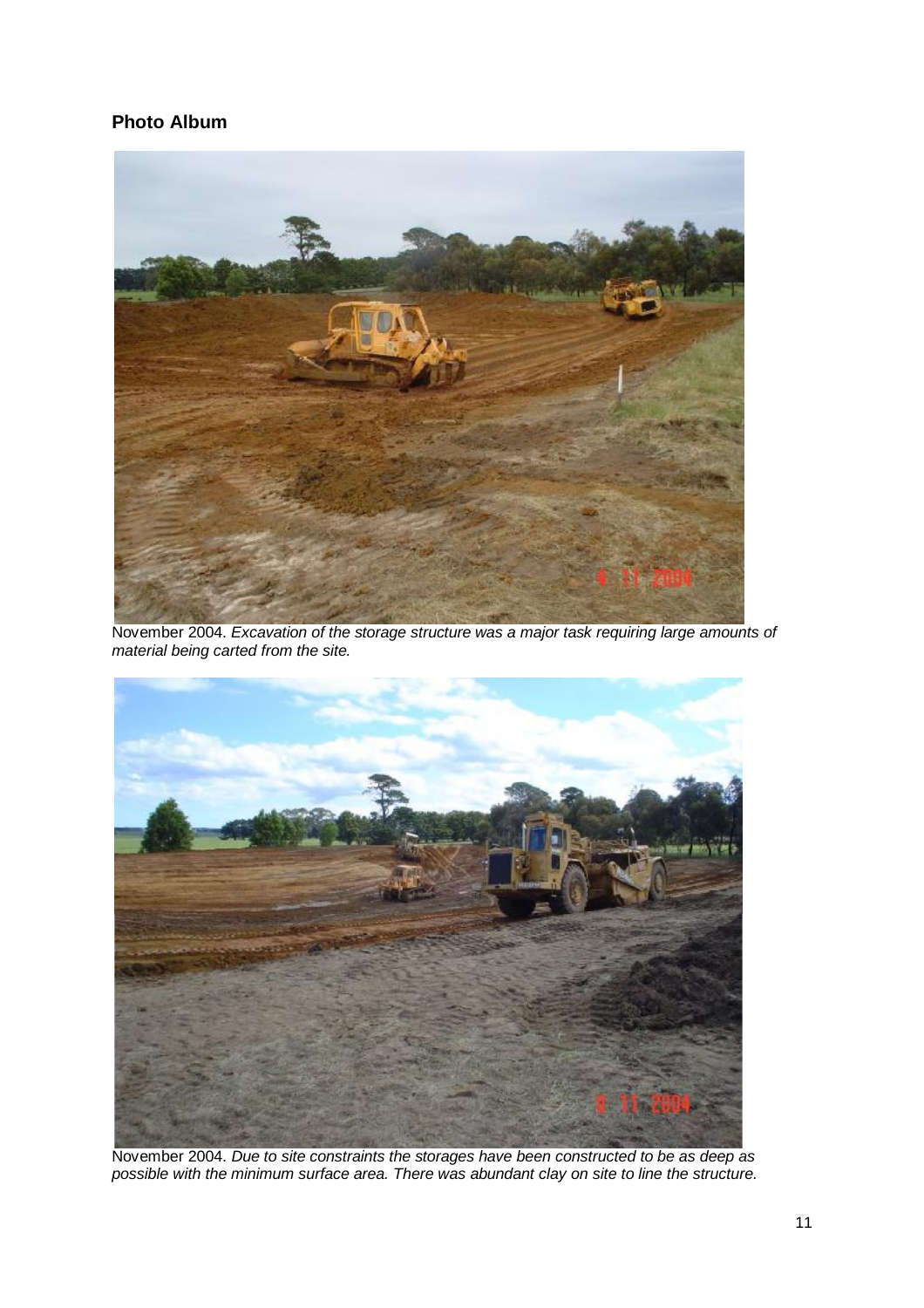

November 2004*. Irrigation and drainage/collection networks being fabricated and installed*



March 2006. *Work being undertaken on the reed bed filtration structure*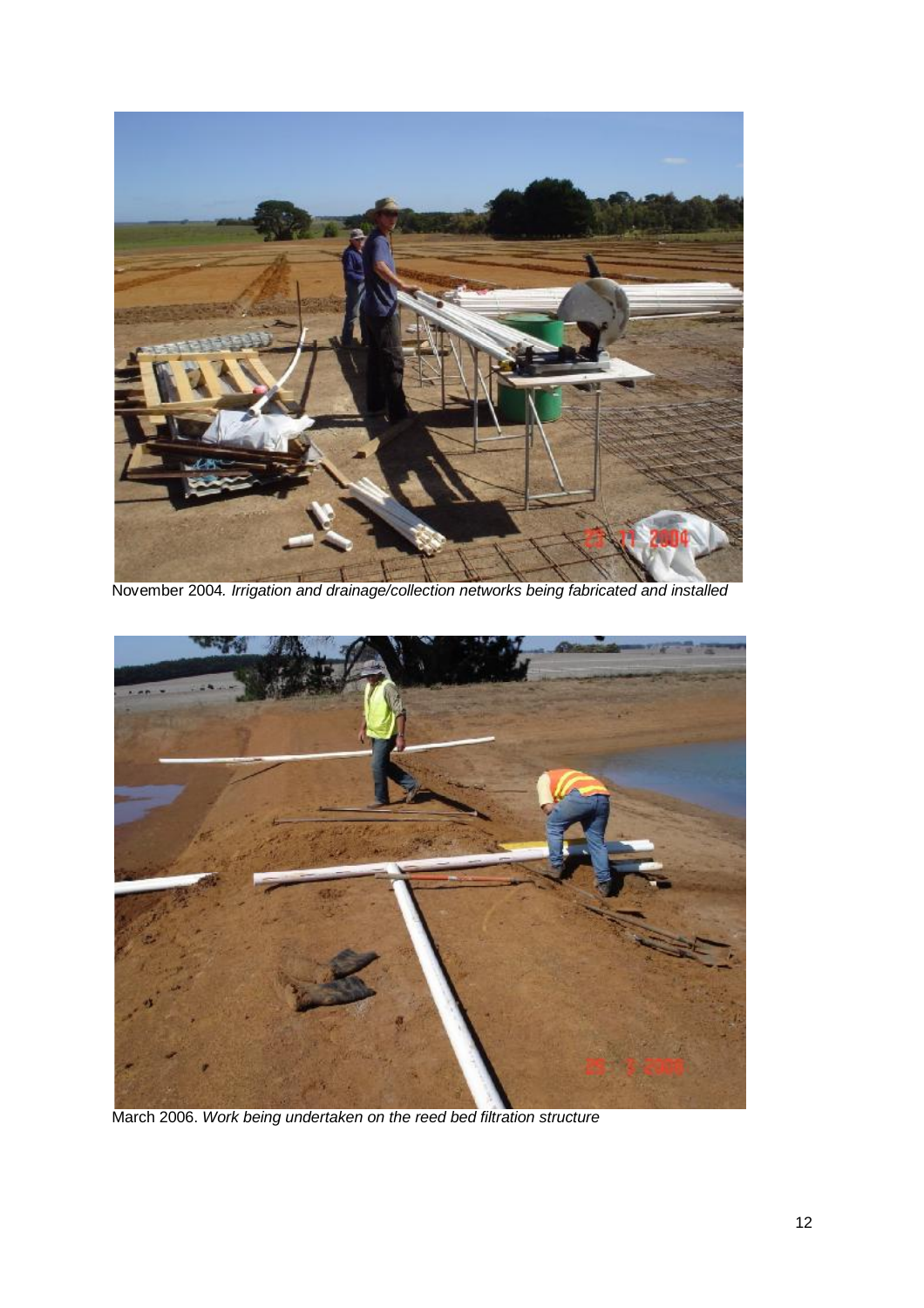

January 2007. *A 90 mm in 24 hours rainfall event caused significant damage to the partially completed earth structures* 



*This and other similar events vindicated the decision to construct a surge diversion component to the system.*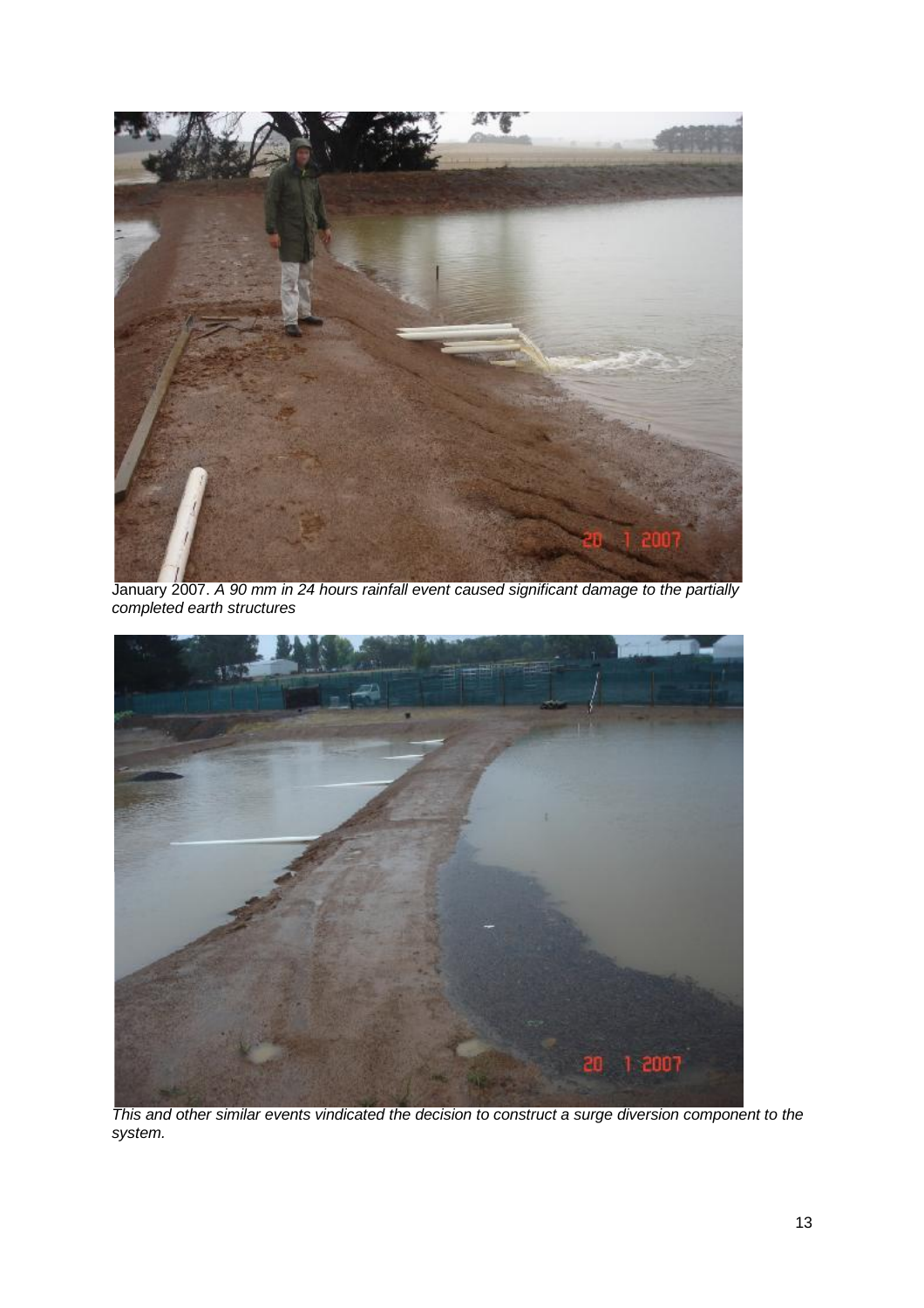

February 2007. *Extensive rock walling and beaching in the storage and reed bed areas is being placed to reduce wave action and rain impact erosion to the earth structures.* 

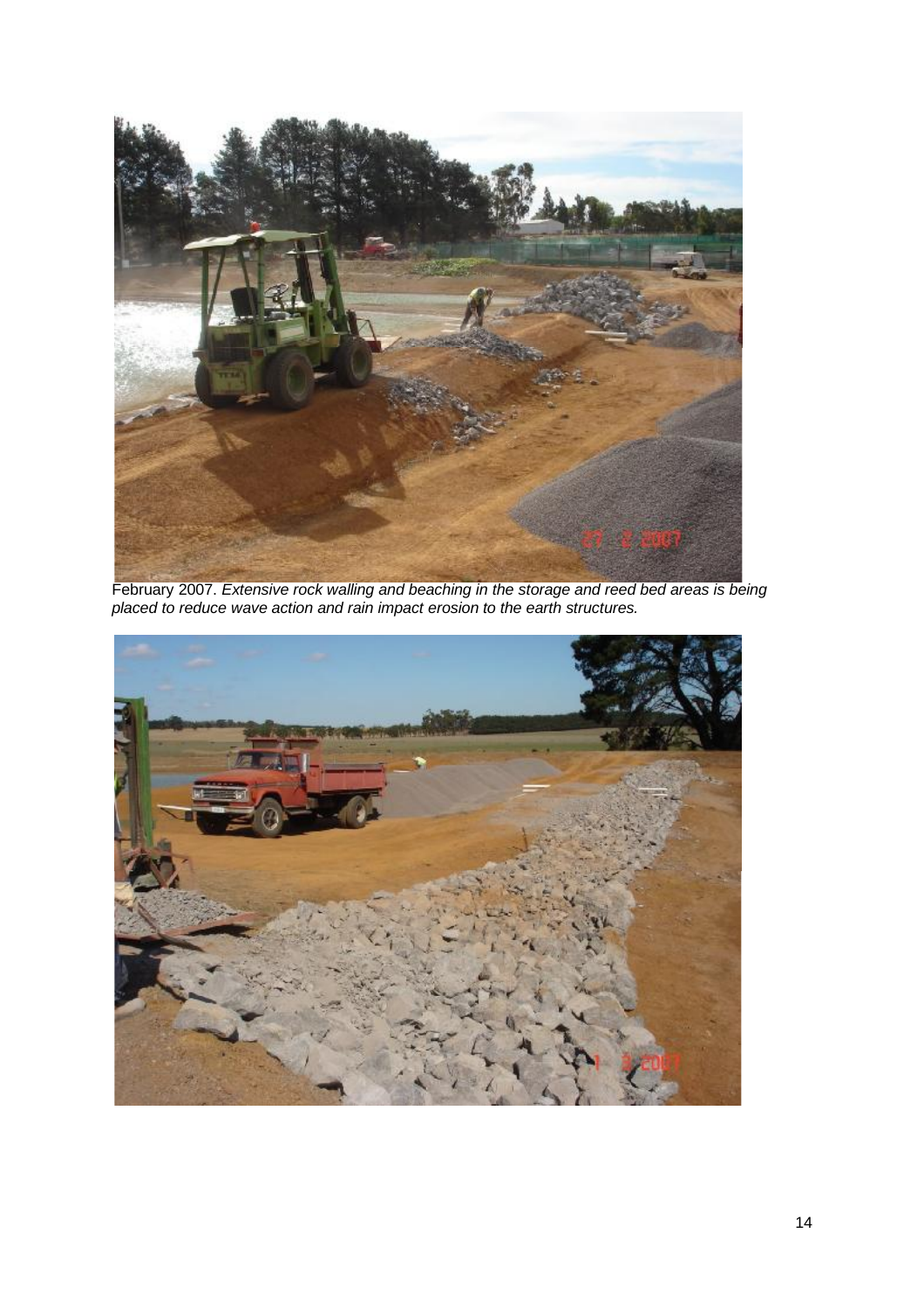

March 2007. *Extensive pipe networks are designed to ensure that the highest level of flow uniformity was achieved through the gravel media.* 



*Installing the inflow manifold to the reed filtration structure*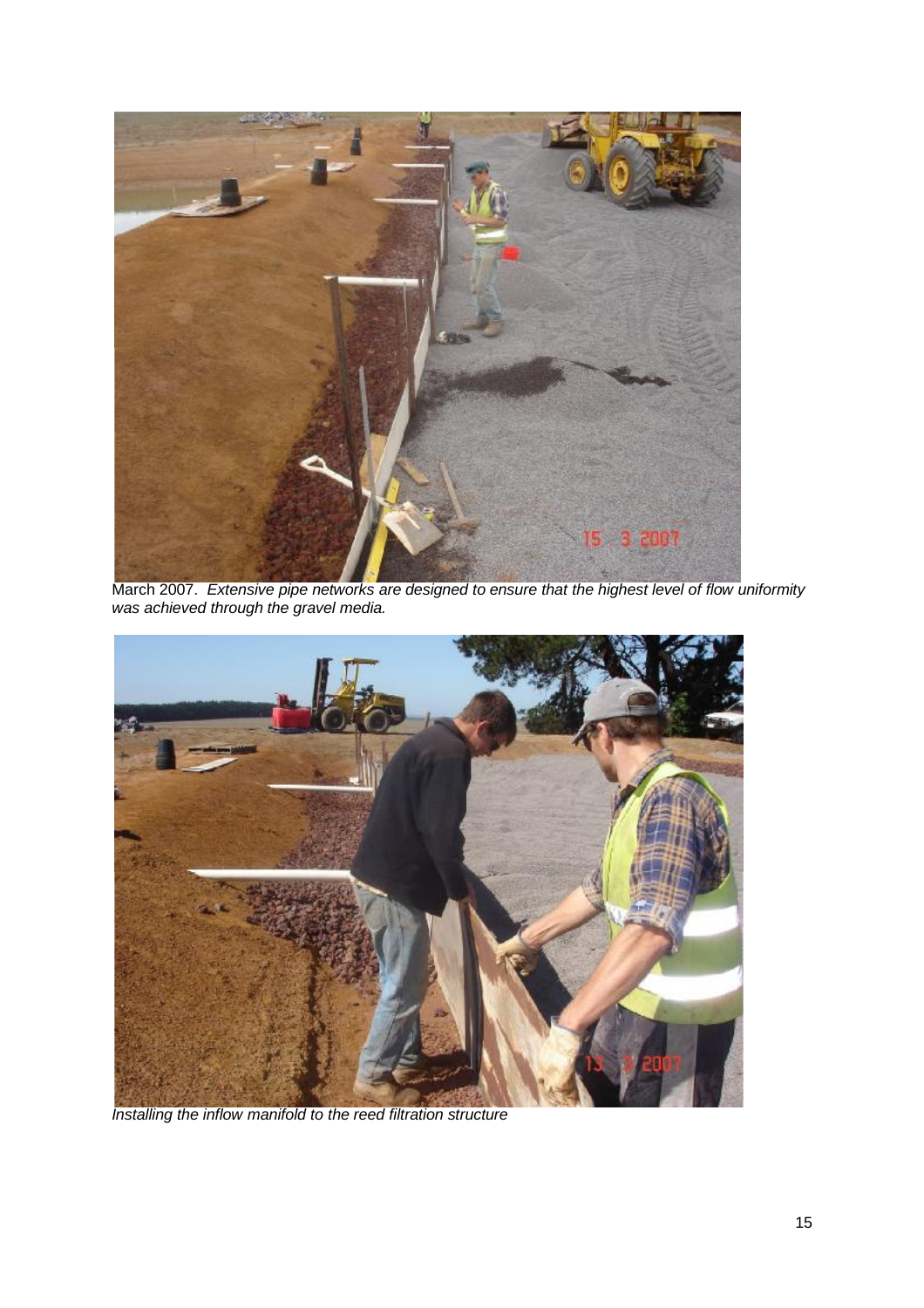

February 2008. *The reed bed has been planted with rhizomes of common reed and inundated to allow the subsurface portions of the plant to develop and produce new emergent shoots.* 



March 2010. *The same aspect showing considerable development of the reed bed. Also note the development of the landscaping elements in the background. It is essential to keep these aquatic plants inundated at all times.*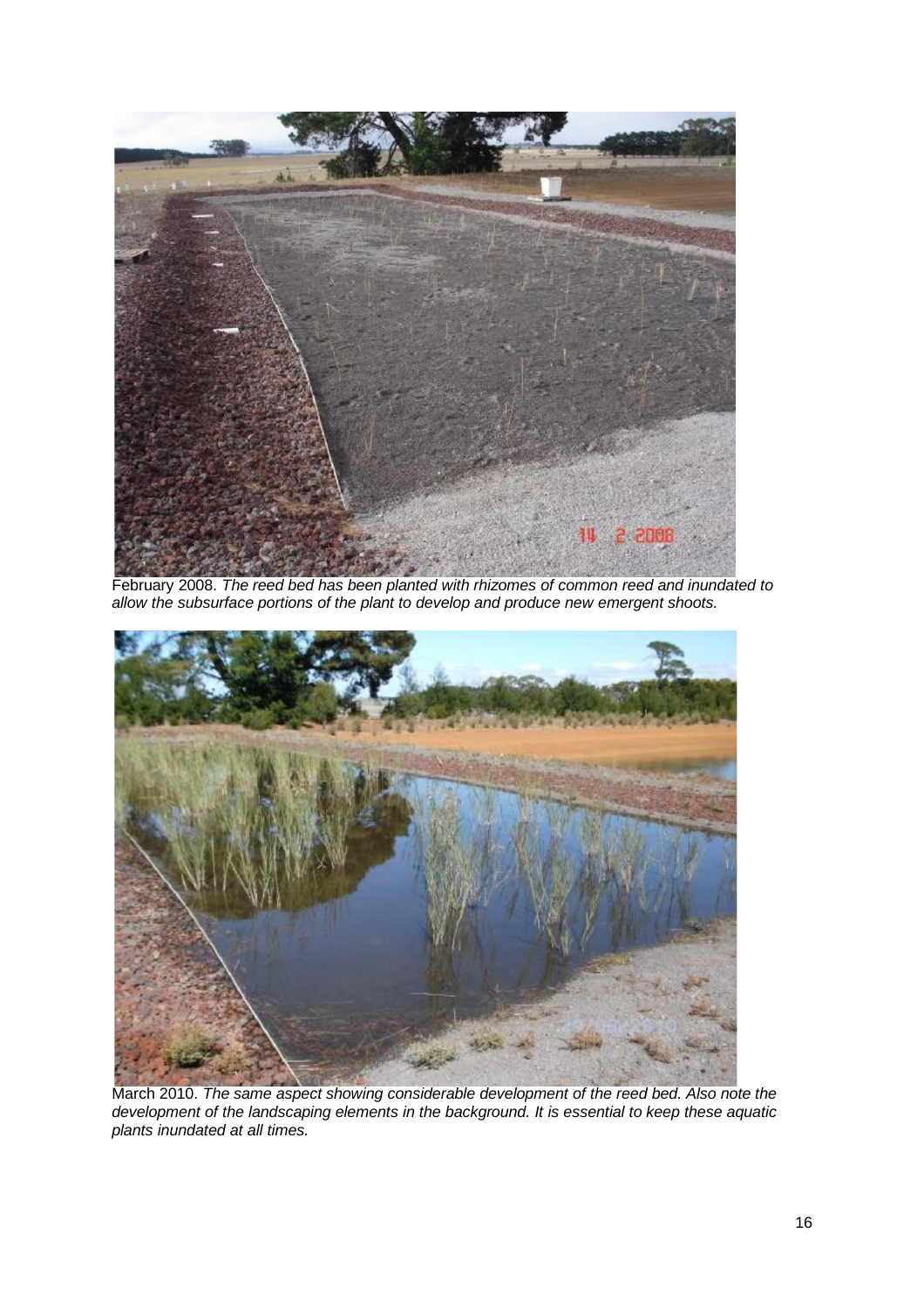

February 2007. *Storage dam showing pump off-take floatation structure* 



*Surge diverter showing spillway which is set at an exact level to prevent stormwater flowing over earth banks downstream.*